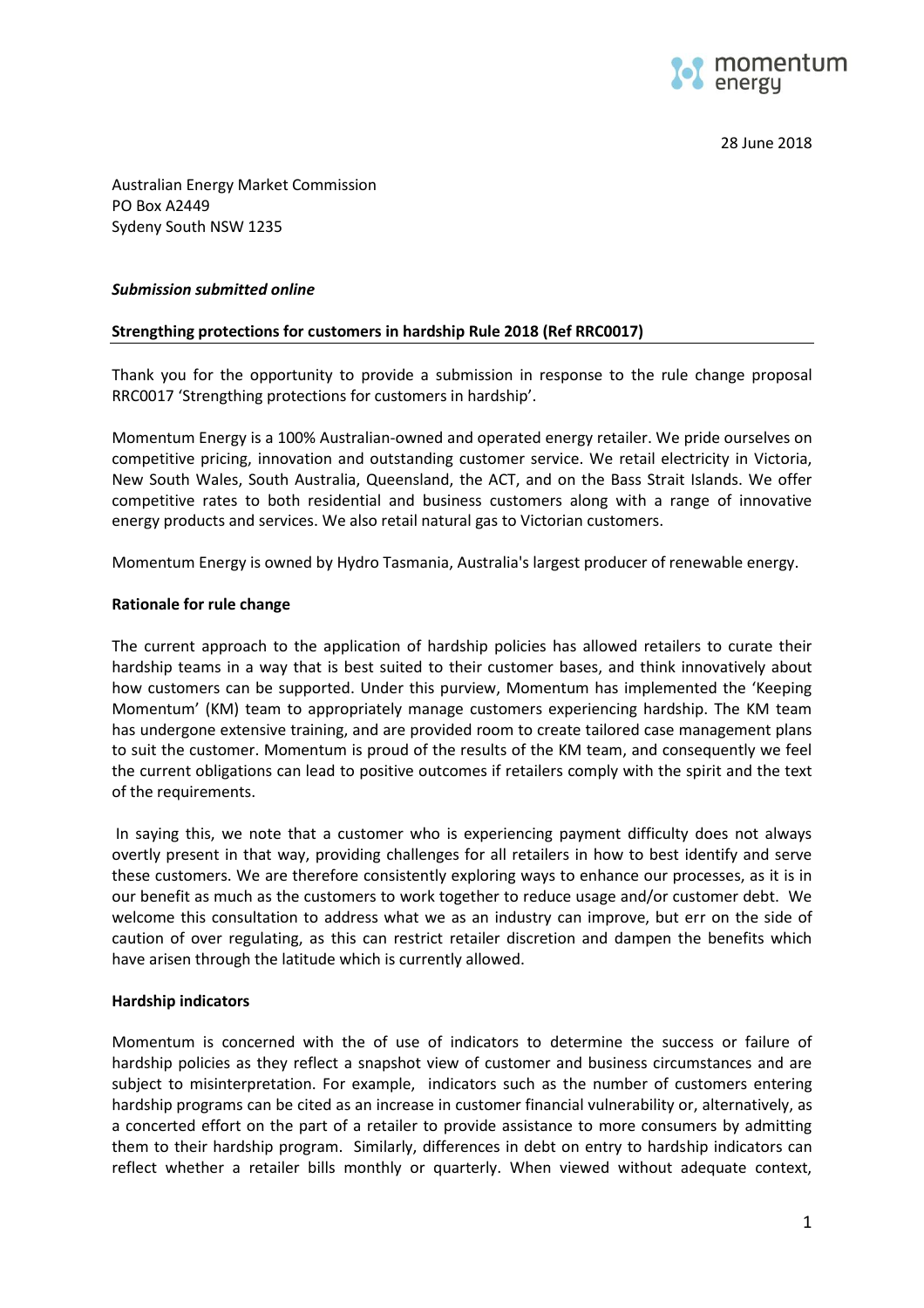

assertions can be made about either indicator without necessarily reflecting the reality of the situation.

We acknowledge that any statistics can be misinterpreted and believe that the current suite of indicators can be used to gain genuine insights about the appropriateness of the retailer response to customer hardship. However, we urge that considered analysis be undertaken before these indicators are publicly reported to reduce the likelihood of calls for reactive policy making based on incorrect assumptions.

Momentum is only able to comment on its own practices and the drivers behind changes in hardship indicators without making the same assumptions alluded to above, and as such it is difficult to gauge the effectiveness of the current AER hardship requirements. However, we are of the opinion that if the guidelines are to become binding as proposed, the reporting indicators would best reside within the guidelines to guarantee cohesive alignment.

# **Proposed approach and enforceability**

Momentum does not oppose the approach of 'standard statements' that provide retailers flexibility in how the statements are applied in practice. The AER have acknowledged that the statements will include customer obligations, which we feel it pertinent to call out. Under a shared responsibility model, it is unrealistic to assume retailers can on their own reduce a customer's debt if the customer is not willing to engage. Therefore it is vital that this resonates within the guideline statements and how this impacts a retailer's ability to assist this customer, and to what end.

We also highlight the importance of proper consultation from industry and behavioural experts to determine what should be the scope of these statements, ensuring there is plenty of room for that flexibility to apply, resulting in the best customer outcomes both short and long term.

Perhaps, however a more efficient approach is to provide within current guidance some action based solutions for retailers to apply to their policies that speak to concerns proposed. This will highlight both the current effectiveness and any further gaps, before having to develop stringent and enforceable protocols that may ultimately be unessesary. We acknowledge that policy makers and regulators are frustrated at the lack of improvement in customer vulnerability indicators, however retailers are similaraly frustrated. Attempts to improve customer outcomes are confounded by constant reactive change, before previous reforms have come to bear fruit and been adequately evaluated.

#### **Implementation**

The implementation period for the proposed amendments should include ample time to have new retailer policies reviewed and resubmitted for approval by the AER. Further, a timeline which considers the potential for re-draft and feedback should be allocated to ensure the end result is the best result, and not something which has been rushed due to time constraints.

We appreciate the intent of the guidelines imposing a civil penalty as a safeguard for customers, yet as this is merely a duplication of what currently exists in the regulations we are less supportive of this proposal and find it unnecessary.

# **Costs and benefits**

Momentum is concerned that neither the costs nor benefits have been appropriately quantified. The costs associated with the proposal fall firmly on the retailer. However, it does not recognise that these costs, like those associated with a range of similar reforms, will be passed on to the consumers